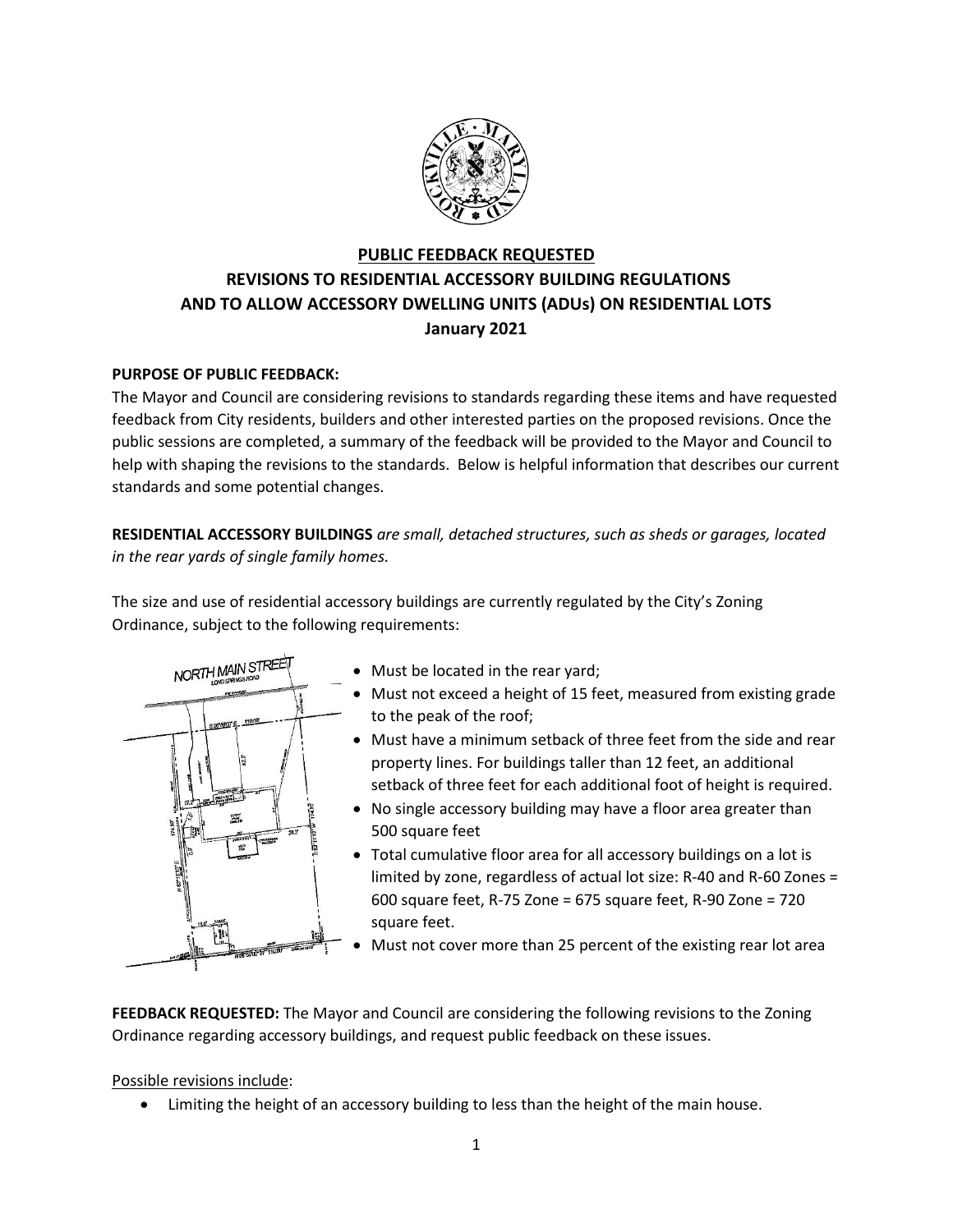- Allowing for additional height up to 20 feet, if granted a waiver by the Board of Appeals. This would allow for 2-story accessory buildings which could be used as a studio or home office over a garage. It could also allow for an accessory dwelling unit (ADU) if the companion legislation is adopted (see below).
- Allowing the total accessory building footprint to be a percentage of the actual lot area, with a maximum of 750 square feet for a single building.
- Limiting the footprint of an accessory building to 75% of the building footprint of the main house to help maintain compatibility with the existing house and neighborhood.

**ACCESSORY DWELLING UNITS (ADUs)** *are separate dwelling units housed in an accessory building located in the rear yard of a single family home.*



*1. Accessory Dwelling Unit*

Rockville's Zoning Ordinance does not currently permit detached ADUs. The proposed revisions would allow them to be located in residential accessory buildings, subject to conditions, including that only one ADU can be constructed on a lot; that only one of the dwellings may be rented; that the property owner reside in one of the units; that there be two off-street parking spaces on the lot; and the ADU and house have the same address. Size would be regulated by the accessory building standards as proposed.

**ACCESSORY APARTMENTS** *are separate dwelling units contained within the main house.*

Currently, accessory apartments are permitted only by approval of a Special Exception by the City's Board of Appeals. The proposed amendment will allow these as a conditional permitted use. The proposed regulations are drawn from the current special exception requirements.



*2. Accessory Apartment*